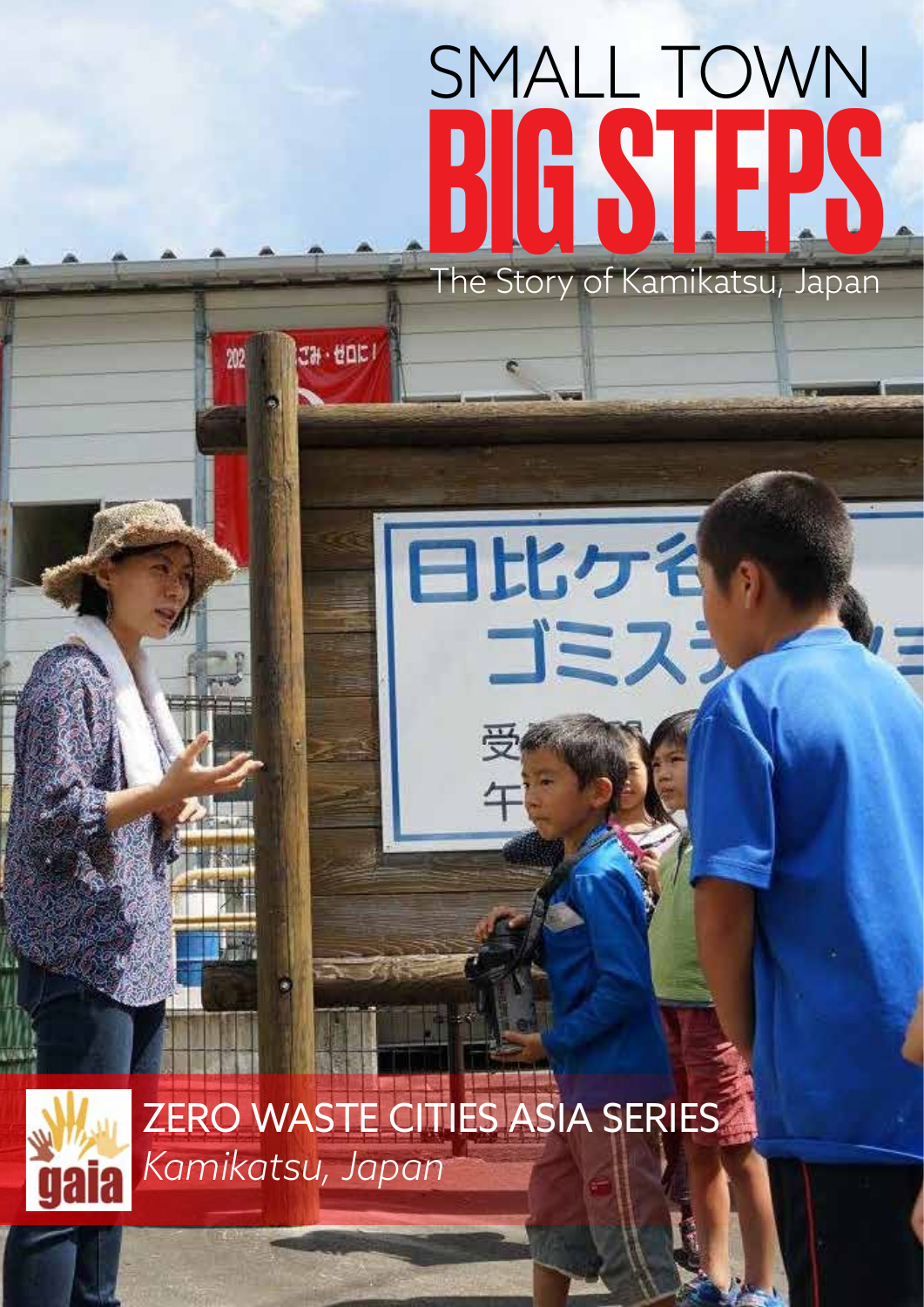# The Story of Kamikatsu, Japan SMALL TOW BIG Story of Kamikatery Japan

ddressing the<br>
global plastic cris<br>
is not a walk in the<br>
park. But a quaint<br>
town in Japan — Kamikatsu **global plastic crisis is not a walk in the park.** But a quaint proved to the world that it could be done by emphasizing the concepts of reduction and reuse and making recycling creative and fun. This town's emphasis on reducing what to throw is manifested in their city-wide waste management strategy and demonstrates how a single step like this could make a significant contribution to solving the global waste crisis.

Located on Shikoku island in Southeastern Japan, the small, picturesque town of Kamikatsu, home to a tightly knit community of fewer than 2,000 residents, is the first municipality in Japan to implement Zero Waste. In 2003, Kamikatsu declared their Zero Waste goal of eliminating waste by 2020, without resorting to incinerators or landfills.1

Kamikatsu has an extensive waste sorting system, where people separate wastes into 45 specific categories such as aluminum cans, steel cans, newspapers, paper cartons, and paper flyers.2 They also wash and transport their waste to the waste collection center — a practice that the residents initially found tedious, but which eventually became second nature to them. They also manage all of their organic waste within each household.

Kamikatsu's definition of Zero Waste is that nothing goes into incineration or landfill and everything gets reused or recycled. Deliberate efforts were undertaken by the community to excise plastic waste from their lives. This approach has led the town to where it is today  $-81%$  of its garbage recycled. That is on top of what is reused and composted.<sup>3</sup>

#### **THE BEGINNING OF ZERO WASTE**

ea

Until the late 1990s, there was no such thing as recycling, nor was waste collection or plastic pollution an issue for the town. The town's traditional waste management consisted of either incineration or dumping their mixed waste in landfills. Residents used to burn their household garbage

at home or dump it in an open space in the middle of the town, where dumped waste are incinerated in the open air.

In 1995, the town started to provide subsidy for electric composters for its organic waste, making it possible for home-generated organic waste to be composted and returned to the ground in each household. Soon there was pressure coming from the national government to stop the open burning of waste, prompting the town to resort to using incinerators to manage their waste.

At a great expense, Kamikatsu installed two incinerators in 1998. After just three years, both incinerators were banned following a national regulation due to health concerns about the amount of

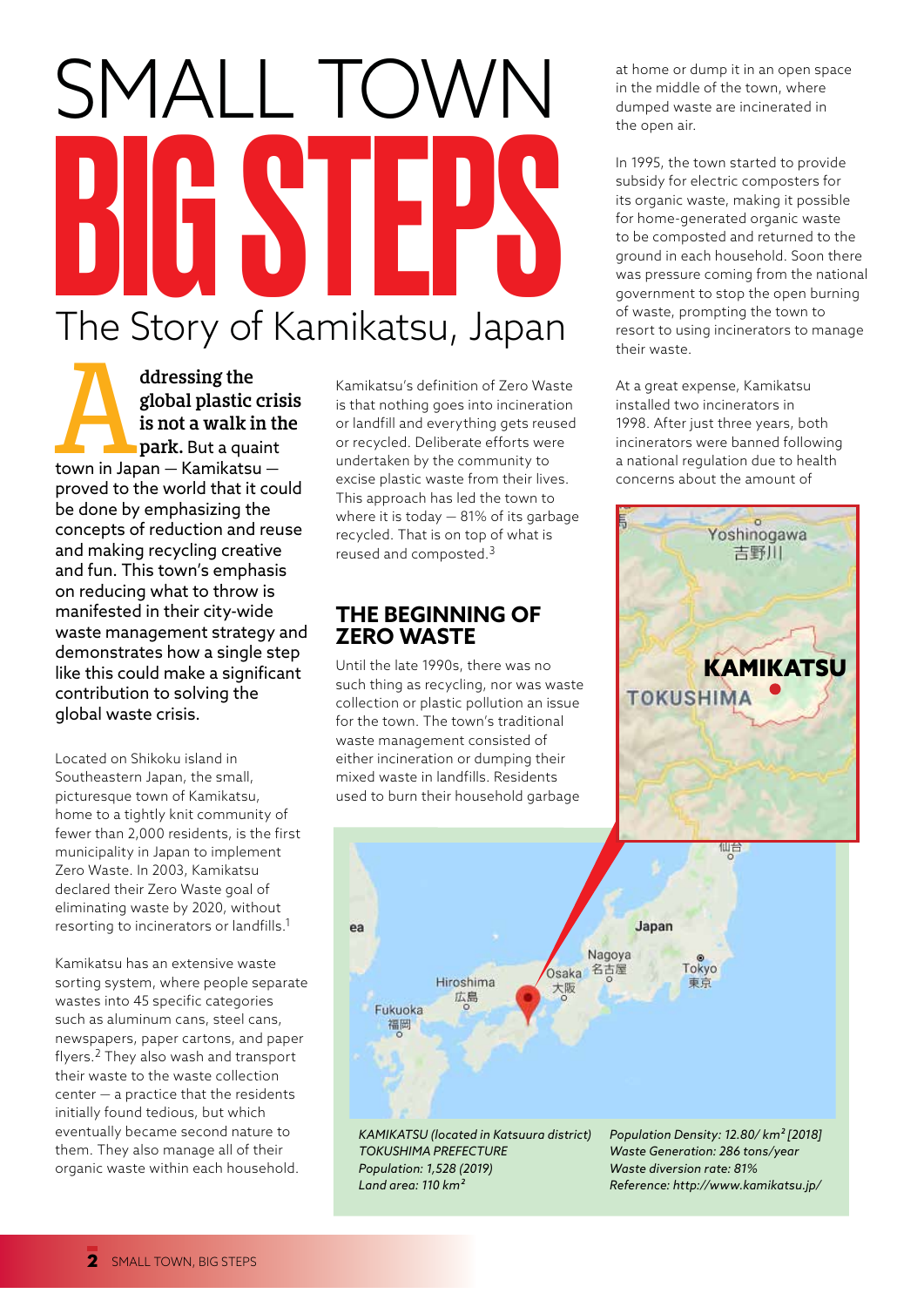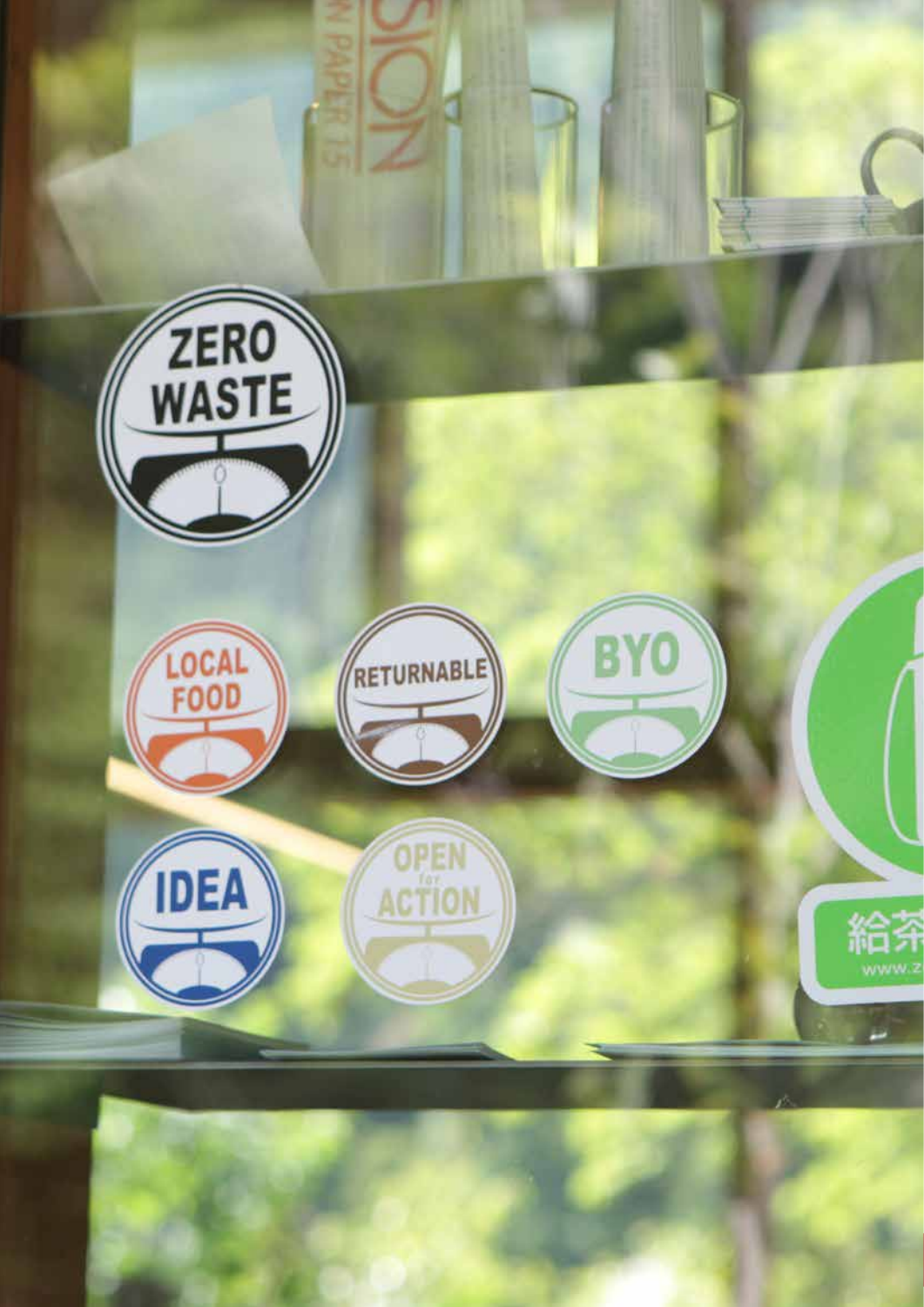

dioxins produced from small-scale incinerators nationwide.

Since the amount of waste had been increasing exponentially, the option of investing in waste-to-energy incinerators was brought to the table, but was not acknowledged as appropriate solution due to its financial costs. This left the municipal government officials to find a new approach to dealing with their residential waste.

At first, the most feasible solution was for the town to transport their waste to other municipalities, but it was not cost-efficient and was an unsustainable move for a small economy. So the municipal officials came up with a better plan — to reduce as much waste going to incinerators or landfill as possible. This was the threshold of Kamikatsu's Zero Waste scheme and a step towards the Zero Waste ambition.

In 2003, Kamikatsu declared its Zero Waste goal of eliminating waste by 2020, without resorting to incinerators or landfills.4 The initial stage of

its implementation was met with resistance from the community. For most residents of the town, it was a struggle to wash and dry their trash before sorting them into their appropriate bins. For most people, this kind of waste management was too labor-intensive and confusing as residents are required to strictly separate things that are made from different materials.<sup>5</sup>

In 2005, the Zero Waste Academy, a local non-profit organization, currently led by Akira Sakano, was born. The Zero Waste Academy provides services to turn waste into something useful and helps Kamikatsu work towards its sustainability goals.<sup>6</sup>

The Zero Waste Academy, together with the municipal office, facilitated gatherings for open discussions about the Zero Waste goal, organized presentations and workshops, and ran city-wide information campaigns about Zero Waste. These communication efforts were a salient factor in engaging the community for them understand what Zero Waste is, why they are doing it, and how it will

benefit them.7 Once the villagers got into the swing of things, there was no looking back.

#### **MORE THAN JUST 'RECYCLING'**

Interestingly, there are no trash collectors in this town. Instead, it is the residents themselves who transport their own garbage washed and dried — to the town's waste collection facility known as "Gomi station," where the final waste segregation is done.

At the waste collection center,  $8$  there are on-site staff members who are responsible for supporting residents and ensuring that the proper waste segregation is done. As for older residents who are unable to personally deliver their waste to this facility, the Zero Waste Academy provides a fee-based garbage truck service to transport their trash to the waste collection center. These households are provided with subsidies to help cover the collection fee of 10 Yen (\$0.093) per 45 liter of waste and 270 Yen (\$2.51) for bulk waste.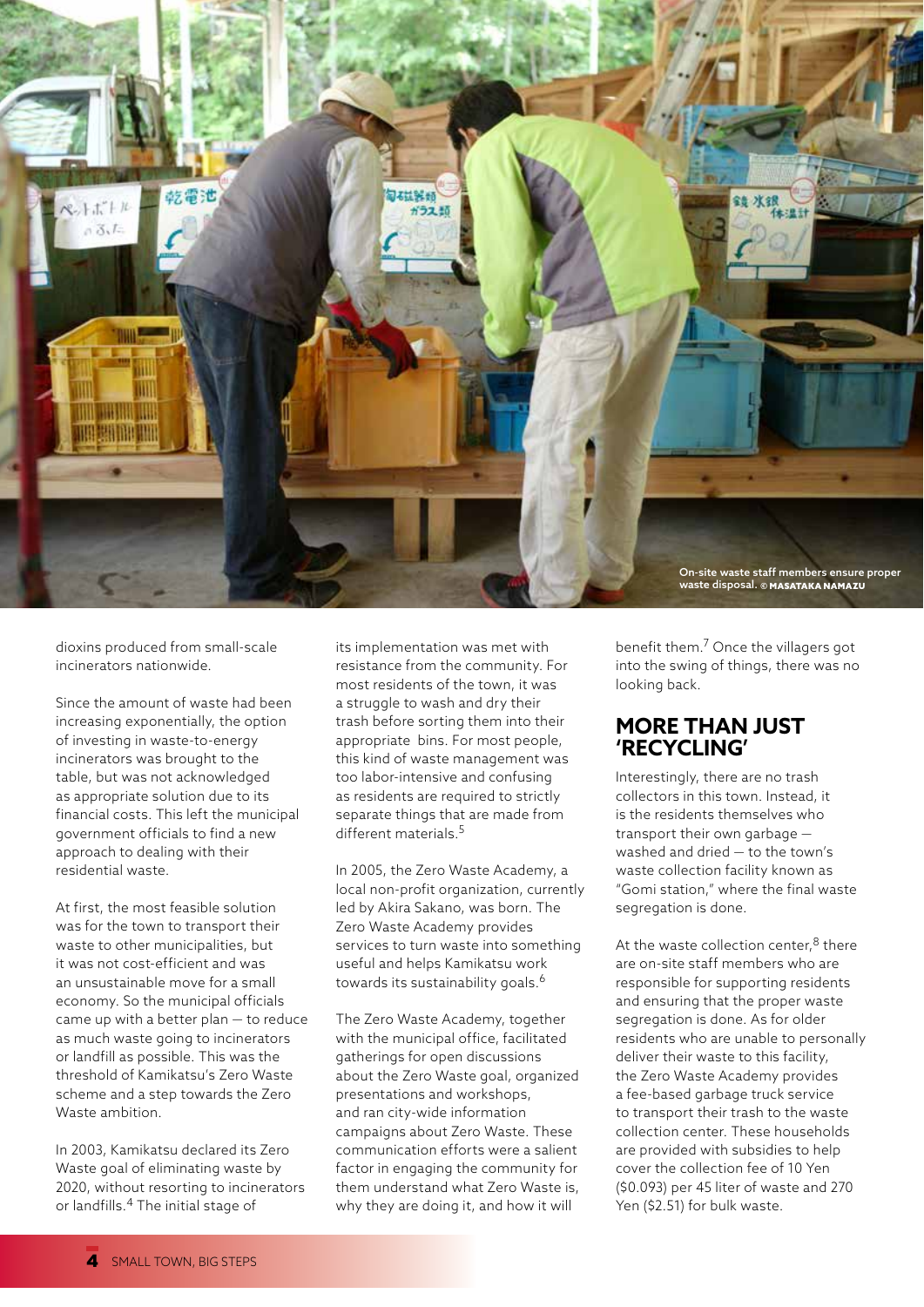## **45 DEGREES OF SEPARATION**

As mentioned, there are 45 waste classifications in the waste collection center, far from the average number of expected waste categories when recycling. There is likewise an impressive number of subcategories for each type of waste. There are separate bins for different types of paper products such as newspapers, magazines, cartons. There are even more trash bins for plastic bottles, caps, and cans, and even metals are further classified into aluminum and steel.

Kamikatsu originally began with nine categories, but to accommodate more types of waste to facilitate a more effective recycling process, the number later expanded to 34 in 2002, and to 45 types of waste with 13 categories since 2016.<sup>9</sup> Each bin also has a sign illustrating what the trash will be recycled into and how much that recycled material will cost or earn the community. Given this aggressive sorting system, each resident receives a recycling quide booklet.<sup>10</sup>

#### **KURU-KURU: REUSE AND RECREATE**

From becoming a hub for social interaction among residents, the waste collection center later expanded to include a circular shop or *kuru-kuru* shop (*kuru-kuru* meaning circular in Japanese), where locals can drop off items they no longer need and take away any of the items that were also dropped off there for free. Additionally, in an effort to eliminate the use of disposable plastic cups and plates for special occasions, residents can also borrow 8,000 tableware items from the Zero Waste Academy for free.11

Next to the waste collection center is a *kuru-kuru* craft center where local women, particularly grannies, make products out of discarded materials such as teddy bears from old kimonos, a traditional Japanese garment. Products sold in these local businesses need to be designed to adhere to the circular economy, where everything made is either reused or recycled. Both the center and the shops are managed and operated by the Zero Waste Academy.

#### **ZERO WASTE ACCREDITATION FOR BUSINESSES**

The Zero Waste Academy trains local shops on how to recycle waste products and partners with them in conducting waste audit reports to identify the different categories of waste. On top of that, the organization manages a Zero Waste accreditation scheme, where local businesses are given certification according to their efforts to reduce waste and control its use of singleuse products. Proposals for using environmentally-friendly materials and Zero Waste methods are made to local businesses to encourage Zero Waste efforts with the hope of increasing the number of businesses, on a global

scale, to participate in taking continuous efforts in promoting Zero Waste.

#### **BEHAVIORAL AND LIFESTYLE SHIFT**

Following the implementation of the Zero Waste program, Kamikatsu has saved a third of the town's former costs from waste incineration.<sup>12</sup> Aside from the town's annual waste management cost, which is about 6 million Japanese Yen (\$55,764.00), Sakano highlighted the economic benefits of recycling in their community. Recycling earns them 3 million Japanese Yen (\$27,882.00), which technically is more cost-efficient than incinerating, and selling waste like paper or metals and helps offset Kamikatsu's waste disposal costs.13





Somewhere near the kuru-kuru shop is a Kuru-Kuru Craft Center, where local women make products out of discarded materials such as old kimonos or teddy bears. © MASATAKA NAMAZU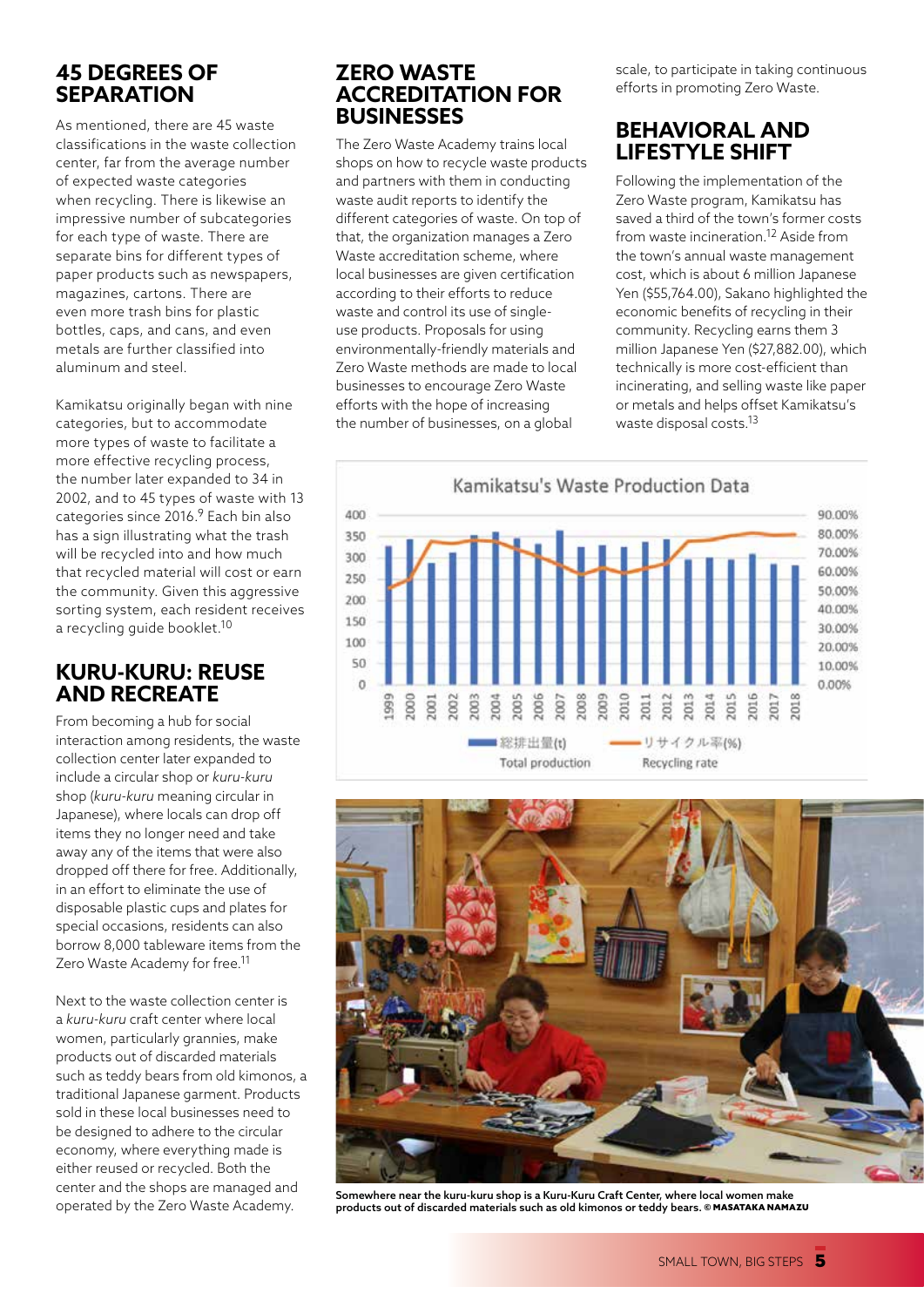

*Kuru-kuru* Craft Center sells old products such as old fabrics, clothing, and recycled cotton. © MASATAKA NAMAZU

While recycling rate dropped, waste generation and the volume of waste going to incineration and landfill decreased as well.

Social attitudes were reshaped and consumption habits likewise changed. People became more aware of the packaging involved in consumer goods. They now prefer less complicated packaged goods or goods that are package free. As a result, local businesses are more encouraged to provide waste-free products and services.

## **WHAT COMES NEXT?**

Looking back, it's been almost 16 years since the town embarked on its Zero Waste scheme. At this point, the waste reduction process that was once a burden, has become a way of life for the town of Kamikatsu.

Last 2003, after Kamikatsu promulgated its Zero Waste scheme, the town aimed to:14

- 1. Raise the ecological consciousness of individuals
- 2. Ensure that no waste goes to an

Formulation of Kamikatsu Recycle Plan 1994

1993

Survey of household waste (conducted in all households)

incinerator or landfill by 2020, and consequently amplify the reuserecycle scheme

3. Develop networks with likeminded individuals

As for the next steps, the town aims to prevent waste production altogether. Back in 2015, the town developed a further roadmap of achieving Zero Waste by 2020. This ambition of becoming the first Zero Waste town in Japan by 2020, without resorting to incinerators or landfills, is within the bounds of possibility.

According to Sakano, the only thing that prevents the town from becoming 100% Zero Waste is the reality that some manufacturers refuse to change the nature of their

production process— they still use nonrecyclable packaging and materials in their products.15 Aside from involving the residents and local businesses, the community's next step is to pressure outsiders to get involved in incorporating the idea of a circular economy in the production and supply of single-use products.

The quaint town of Kamikatsu developed innovative ways to prevent the disposal of a staggering amount of waste. Not only is this strategy open to its local community, but anyone involved in the production and consumption of products.

Without a doubt, Japan's greatest asset lies in its people — innovative, purposeful, and well-disciplined. Like them, we too can do something to alleviate waste pollution that has grown immensely in proportion throughout the world. May the townfolk's ingenious way of implementing Zero Waste serve as an example for world leaders and a source of inspiration for people.

> 2001 Expanded to 35 waste categories

2005

Establishme of Zero Was Academy

Shut down of small **incinerators** 

Enactment of the Act on the Promotion of Sorted Collection and Recycling of Containers and Packaging (National level), Start of 9 categories of waste under the act 1997

Expanded to 22 waste categories Two small incinerators installed

1998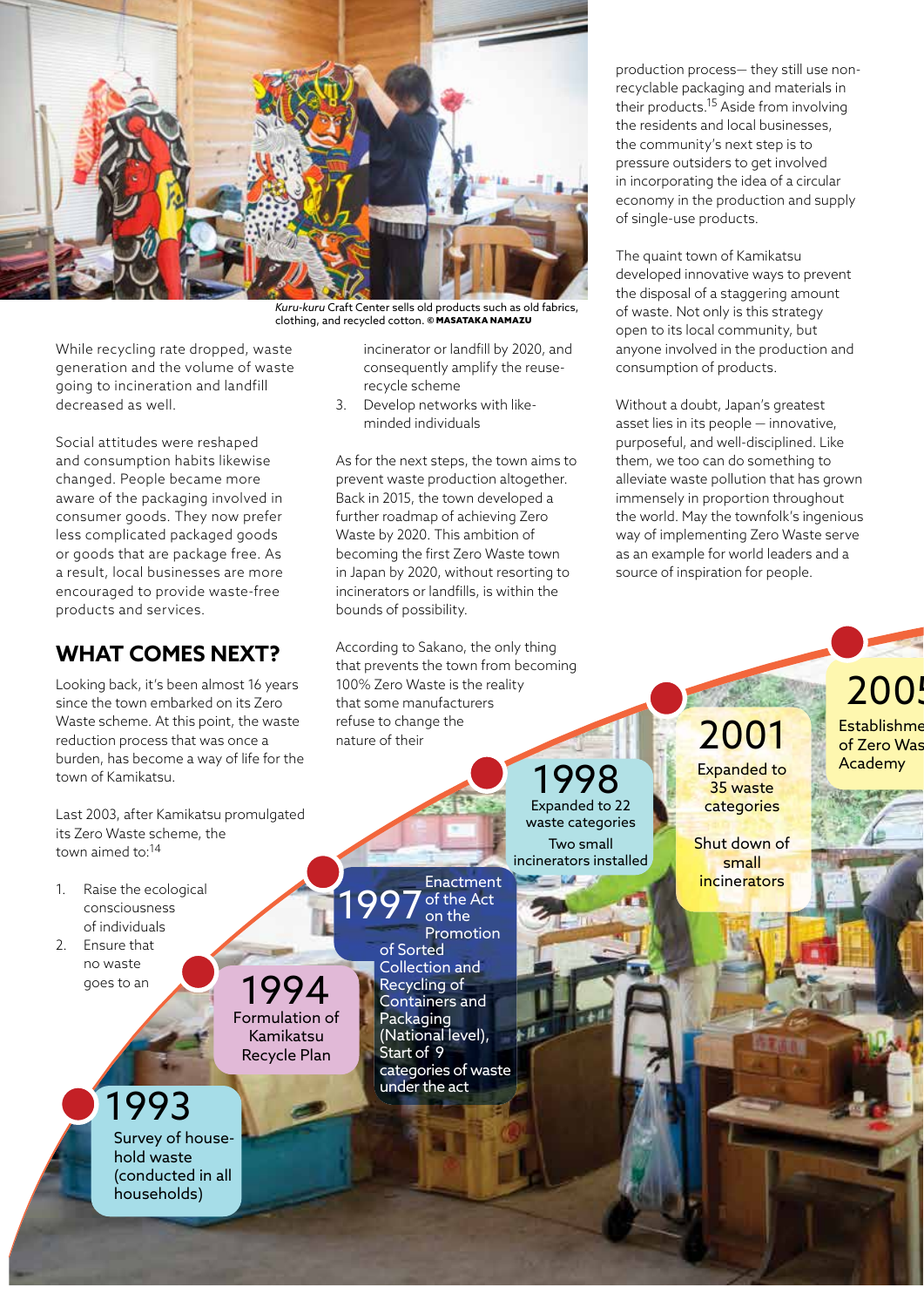#### **NOTES**

1. Hickman, M. (2018, January 3). Recycling. Retrieved from Mother Nature Network: Kyoko, S. (2018, July 13). Guide to Japan. Retrieved from Nippon.com: https://www.nippon.com/en/guide-to-japan/gu900038/ the-kamikatsu-zero-waste-campaign-how-a-little-town-achieved-a-toprecycling-rate.html?pnum=2

2. Sakano, A. (2015, April 19). Regional Agenda. Retrieved from World Economic Forum: https://www.weforum.org/agenda/2015/04/zerowaste-a-small-towns-big-challenge

3. Narang, S. (2018, October 18). Environment. Retrieved from Whyy: https://whyy.org/segments/zero-waste-town-recyclesmost-of-its-trash/

4. Hickman, M. (2018, January 3). Recycling. Retrieved from Mother Nature Network: Kyoko, S. (2018, July 13). Guide to Japan. Retrieved from Nippon.com: https://www.nippon.com/en/guide-to-japan/gu900038/ the-kamikatsu-zero-waste-campaign-how-a-little-town-achieved-a-toprecycling-rate.html?pnum=2

5. Kyoko, S. (2018, July 13). Guide to Japan. Retrieved from Nippon.com: https://www.nippon.com/en/guide-to-japan/gu900038/the-kamikatsuzero-waste-campaign-how-a-little-town-achieved-a-top-recyclingrate.html?pnum=2

6. Vartan, S. (2019, March 3). Arts and Culture. Retrieved from Mother Nature Network: https://www.mnn.com/lifestyle/arts-culture/blogs/ beautiful-thing-happened-when-japanese-town-went-almost-waste-free 7. Narang, S. (2018, October 18). Environment. Retrieved from

Whyy: https://whyy.org/segments/zero-waste-town-recyclesmost-of-its-trash/

8. Press, A. (2017, February 21). East Asia. Retrieved from South

China Morning Post: https://www.scmp.com/news/asia/east-asia/ article/2072602/japans-zero-waste-town-so-good-recycling-itattracting-foreign

9. Kyoko, S. (2018, July 13). Guide to Japan. Retrieved from Nippon.com: https://www.nippon.com/en/guide-to-japan/gu900038/the-kamikatsuzero-waste-campaign-how-a-little-town-achieved-a-top-recyclingrate.html?pnum=2

10. Narang, S. (2018, October 18). Environment. Retrieved from Whyy: https://whyy.org/segments/zero-waste-town-recyclesmost-of-its-trash/

11. Gray, A. (2019, January 21). Regional Agenda. Retrieved from World Economic Forum: https://www.weforum.org/agenda/2019/01/ the-inspiring-thing-that-happened-when-a-japanese-villagewent-almost-wastefree?utm\_source=Facebook%20Videos&utm\_ medium=Facebook%20Videos&utm\_campaign=Facebook%20 Video%20Blogs&fbclid=IwAR1mVNo2h6aAZr7O\_SXGwzhpnaPrYq 12. Garfield, L. (2017, July 10). The simple way this Japanese town has become nearly zero-waste. Retrieved from Business Insider: https:// www.businessinsider.com/zero-waste-town-kamikatsu-japan-2017-7 13. Narang, S. (2018, October 18). Environment. Retrieved from Whyy: https://whyy.org/segments/zero-waste-town-recyclesmost-of-its-trash/

14. Sakano, A. (2015, April 19). Regional Agenda. Retrieved from World Economic Forum: https://www.weforum.org/agenda/2015/04/zerowaste-a-small-towns-big-challenge

15. Vartan, S. (2019, March 3). Arts and Culture. Retrieved from Mother Nature Network: https://www.mnn.com/lifestyle/artsculture/blogs/beautiful-thing-happened-when-japanese-town-wentalmost-waste-free